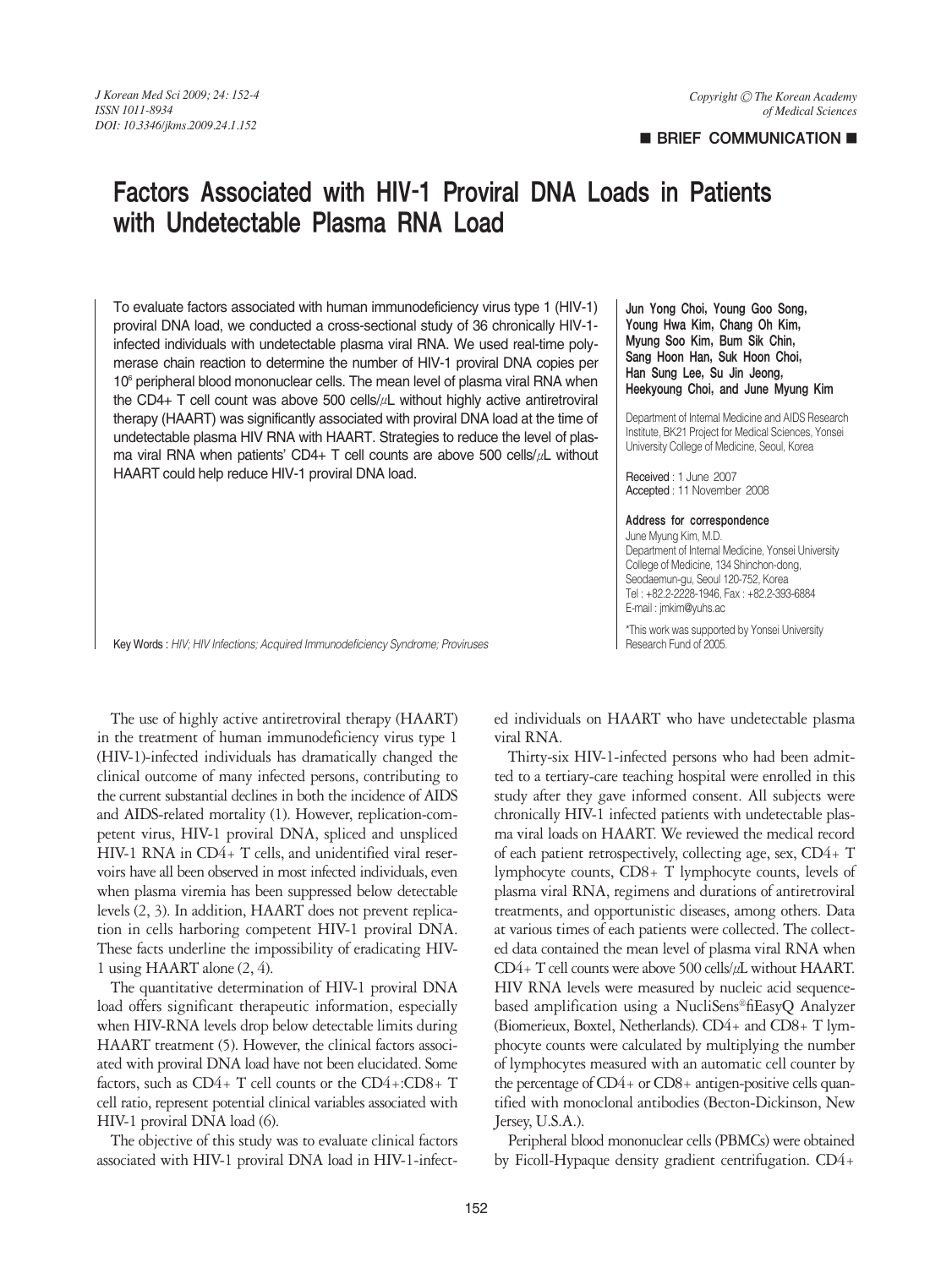T cells were isolated from PBMCs using a human CD4 cellseparation kit (EasySepTM, StemCell Technologies, Vancouver, Canada). Real-time polymerase chain reaction (PCR) was used to determine the number of HIV-1 proviral DNA copies per 106 PBMCs, as described elsewhere (6). The primers 5′- GGTCTCTCTGGTTAGACCAGAT-3<sup>'</sup> (5<sup>'</sup> primer) and 5′-CTGCTAGAGATTTTCCACACTG-3′(3′primer) were used, along with the fluorescent probe, 5′-6FAM-AGTAG-TGTGTGCCCGTCTGTTTAMRA-3′. PCR conditions consisted of a denaturation step at 95℃ for 3 min, followed by 45 cycles of 15 sec at 95℃ and 1 min at 58℃. Serially diluted ACH-2 DNA was also subjected to PCR, as above, to obtain standard curves.

The independent t-test and Spearman's rank correlation were used to measure the correlation between HIV-1 proviral DNA load and immunologic, virologic, and clinical parameters. To identify independent relationships between HIV-1 proviral DNA load and various factors, multivariate linear regression analysis was performed with age, gender, CD4+ T cell count, and the variables that had a significant correlation with HIV-1 proviral DNA load on univariate analysis. All *p* values were 2-tailed, and *p*<0.05 was considered statistically significant. All analyses were performed using SPSS for Windows 12.0 (SPSS, Chicago, IL, U.S.A.).

Table 1. Factors associated with HIV-1 proviral DNA load in 36 HIV-1 infected patients with suppressed plasma viral loads; univariate analysis

| Variable                                                                                             | HIV-1 proviral DNA load<br>(copies/10 <sup>6</sup> PBMCs) | p value |
|------------------------------------------------------------------------------------------------------|-----------------------------------------------------------|---------|
| Sex                                                                                                  |                                                           | 0.697   |
| Male $(n=32)$                                                                                        | $2.852 \pm 4.721$                                         |         |
| Female $(n=4)$                                                                                       | $3,896 \pm 7,416$                                         |         |
| $CD4+T$ cell counts (cells/ $\mu L$ )                                                                |                                                           | 0.654   |
| $\geq$ 500 (n=22)                                                                                    | $3,270 \pm 4,60$                                          |         |
| $<$ 499 $(n=14)$                                                                                     | $2,494 \pm 5,099$                                         |         |
| CD4+:CD8+T cell ratio                                                                                |                                                           | 0.647   |
| $\geq 0.8$                                                                                           | $3,482 \pm 5,195$                                         |         |
| < 0.8                                                                                                | $2,678 \pm 4,911$                                         |         |
| <b>AIDS</b>                                                                                          |                                                           | 0.867   |
| AIDS patients $(n=17)$                                                                               | $2,819 \pm 5,202$                                         |         |
| Non-AIDS patients $(n=19)$                                                                           | $3,102 \pm 4,866$                                         |         |
| <b>HAART</b> duration                                                                                |                                                           | 0.891   |
| 1 yr $(n=22)$                                                                                        | $2,876 \pm 4,616$                                         |         |
| $<$ 1 yr (n=14)                                                                                      | $3,114 \pm 5,629$                                         |         |
| Mean level of plasma viral RNA<br>when the CD4+ T cell count<br>was above 500 cells/ $\mu$ L without |                                                           | 0.037   |
| HAART (copies/mL)                                                                                    |                                                           |         |
| $\geq$ 50,000 (n=16)                                                                                 | $6,023 \pm 6,517$                                         |         |
| $<$ 50,000 (n=20)                                                                                    | $1,403 \pm 3,207$                                         |         |
| Nadir CD4+ T cell counts (cells/ $\mu$ L)                                                            |                                                           | 0.462   |
| $\geq$ 200 (n=20)                                                                                    | $3,659 \pm 5,618$                                         |         |
| $<$ 200 (n=16)                                                                                       | $2415 \pm 4.428$                                          |         |

HAART, highly active antiretroviral therapy. HAART, highly active antiretroviral therapy.

The mean age of enrolled patients was  $42.5 \pm 9.3$  yr. Among the patients, 47.2% were AIDS patients. The mean follow-up duration of the subjects was  $1,330 \pm 1,178$  days, and the years of diagnosis of HIV infection were 1991, 1994, 1997, 1999, 2000, 2001, 2002, and 2003 in 1, 2, 2, 5, 3, 2, 6, 8, and 7 patients, respectively. The mean CD4+ T cell count was  $431 \pm 201$  cells/ $\mu$ L, and the mean value of the mean plasma viral RNA level when the CD4+ T cell count was above 500 cells/ $\mu$ L without HAART was  $103,168 \pm 179,952$ copies/mL.

The mean HIV-1 proviral DNA load in all subjects was  $2,968 \pm 4,956$  copies/10<sup>6</sup> PBMCs. Among the examined clinical parameters, only the mean level of plasma viral RNA when the CD4+ T cell count was above 500 cells/ $\mu$ L without HAART was significantly associated with proviral DNA load (Table 1, 2, *p*<0.05). There was no significant correlation between proviral DNA load and CD4+ T cell count or duration of HAART. Other clinical factors such as CD4+: CD8+ T cell ratio, nadir CD4+ T cell count, age, or sex were also not associated with HIV-1 proviral DNA load. Multivariate linear regression analysis revealed the mean level of plasma viral RNA when the CD4+ T cell count was above 500 cells/μL without HAART was significantly associated with proviral DNA load (β=0.440, *p*=0.014).

The qualitative and quantitative evaluation of both serum HIV-1 RNA genome and HIV-1 proviral DNA are pivotal markers in the diagnosis and prognosis of HIV-1 infection (7, 8). Although the quantitative determination of plasma HIV RNA copies directly represents viral replication and is the main prognostic parameter for disease progression (9), the HIV-1 proviral DNA load represents the infection reservoir in PBMC and lymphoid tissues and plays a pivotal role in immune surveillance escape (2, 10). The amount of proviral DNA might also be an important virological marker for exploring viral reservoirs and assessing the impact of treatment (5). Moreover, the presence of this reservoir indicates the possibility of a viral replication rebound when therapy is interrupted or discontinued (2, 10).

In one study, a significant inverse correlation was demon-

Table 2. Correlation between various clinical factors and HIV-1 proviral DNA load in 36 HIV-1 infected patients with suppressed plasma viral RNA; univariate analysis

| Correlation<br>coefficient | p value |
|----------------------------|---------|
| $-0.073$                   | 0.671   |
| $-0.127$                   | 0461    |
| 0.095                      | 0.587   |
| $-0.106$                   | 0.551   |
| 0.351                      | 0.049   |
|                            |         |
|                            |         |
| -0.149                     | በ 384   |
|                            |         |